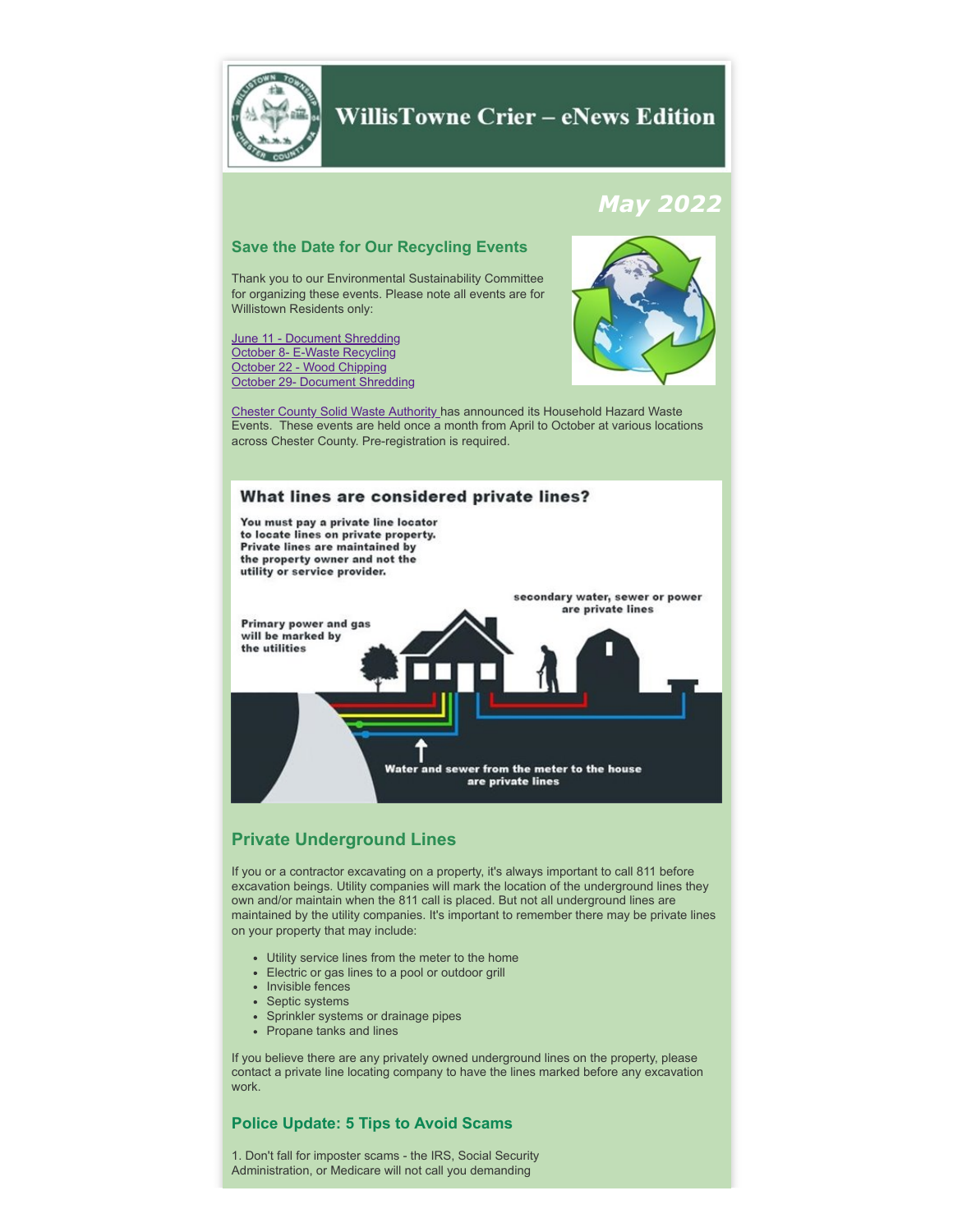payment. Government agencies will notify you by mail of issues with your accounts.

2. Never give personal or financial information to a request that you did not expect or initiate.



3. Never pay with gift cards or money transfers/wires. These are often indicators that the item or service is fraudulent.

4. If it sounds too good to be true, it may be a scam. Talk to someone you trust when you are unsure about a situation or phone call.

5. Run a free annual credit report to check for identity theft and read your monthly bank and credit card statements.

If you believe you are a victim of a scam, please call the Willistown Police Department to report it at 610-251-0222.



#### **Welcome Public Works Director George Martynick**

George Martynick joins Willistown Township as the Director of Public Works. George retired from the PA Turnpike after 31 years of service, where he managed all

facilities in the eastern half of the Commonwealth. He studied Landscape Architecture at Temple University and holds multiple certifications in Facility Management and Sustainability.

A lifelong Chester County resident, George, his wife, and two children live in West Goshen with their dog Vivian. George's wife, Claire, is a third-grade teacher at Sugartown Elementary School. George is the Scoutmaster of Boy Scout Troop 149 and enjoys backpacking and playing guitar in his spare time.

# **Ready ChesCo**

Summer storms are rolling in. Stay in the know with ReadyChesCo! Get severe weather warnings, public health concerns, and Amber Alerts for Chester County via phone, email, or text. Sign up at [readychesco.org.](http://readychesco.org/?fbclid=IwAR1qI70oap0ntxHjLxfsHLH8H9XQ93HhVU4--SIjWAKfy1zNSliKkHxyWyA) Registration takes only a few minutes, and you can receive notifications and updates on all or some of your devices.





# **Vacancies on the Environmental Sustainability Committee**

Willistown Township is seeking two residents to fill vacancies and serve on the **Environmental** [Sustainability Committee. The ESC is respons](https://www.willistown.pa.us/109/Environmental-Sustainability-Commission)ible for recommending plans and programs to protect natural

resources, encourage sustainable practices, and plan recycling events in the Township. [The Commission meets on the second Tuesday of every month at 7 pm.](https://www.willistown.pa.us/DocumentCenter/View/1868/Board-and-Commission-Volunteer-Position-Application) Find out how to apply.

# **Willistown Parks & Rec News**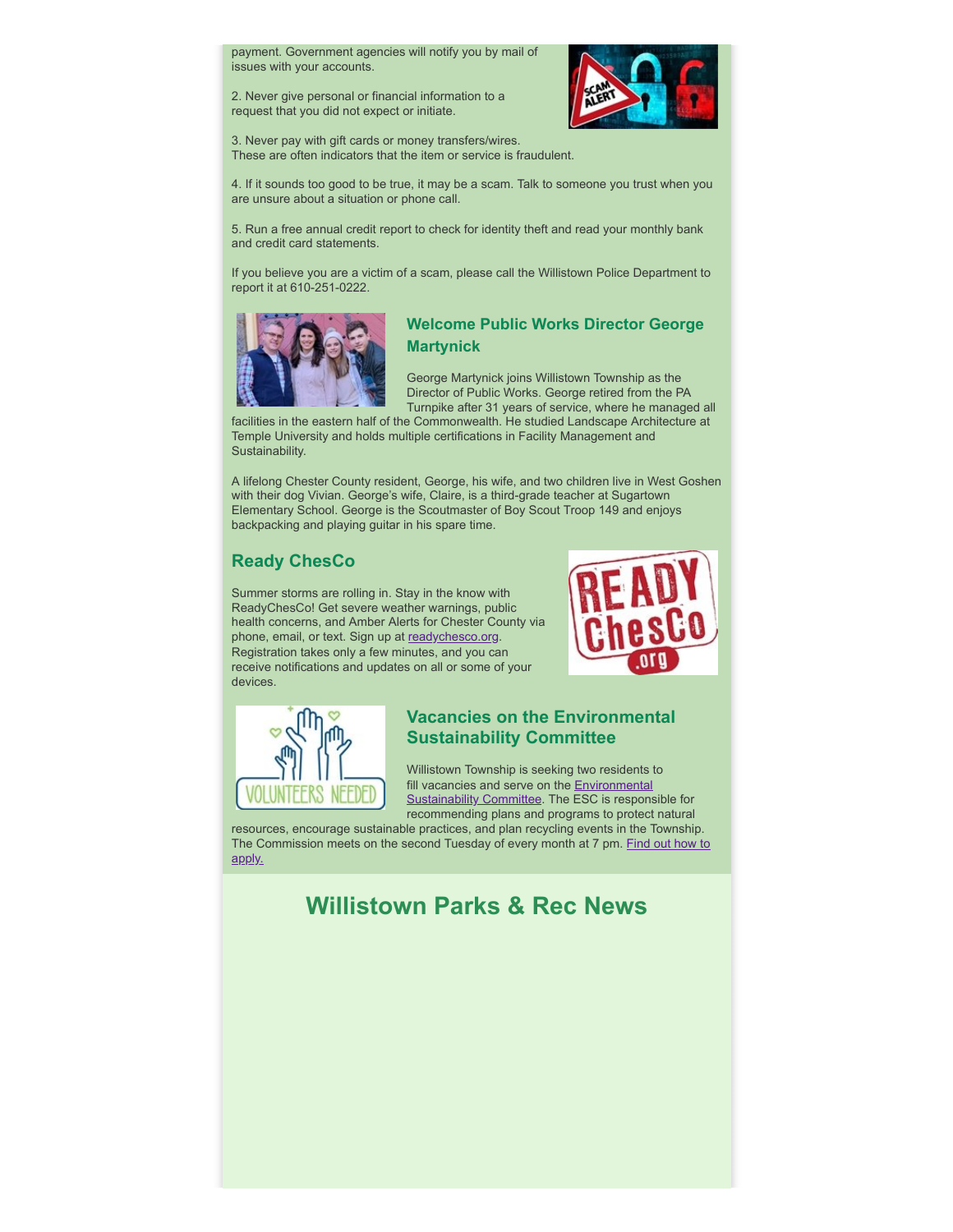

## **Park Parties Are Back**

**Join Willistown Parks and Recreation for summer fun in [Greentree Park](https://www.willistown.pa.us/facilities/facility/details/Greentree-Park-2).**

**School's Out Let's** *GO WilMa!* **Kick Off Party -** 5 - 8pm June 21, Rain Date June 23 - School is out and we are celebrating our TENTH YEAR of our outdoor adventure program, *GO [WilMa!](https://www.willistown.pa.us/172/GO-WilMa)*. We'll have face painting, petting animals, pony rides, balloon art, food, and music.

**Greentree In Tune & On Tap** - 5:30-8:30pm - Enjoy a relaxing summer evening with music. Food and beverages will be available for purchase.

The Sun Brothers *June 14, Rain Date June 17* Beg, Borrow, and Steel *July 20, Rain Date July 22* The Fraction *September 13, Rain Date September 15*



# **Willistown Township Historical Bus Tour - July 7th**

Travel through White Horse, Okehocking, and Sugartown, Willistown's National Register Historic Districts, hearing about the people, architecture, history, and open space of the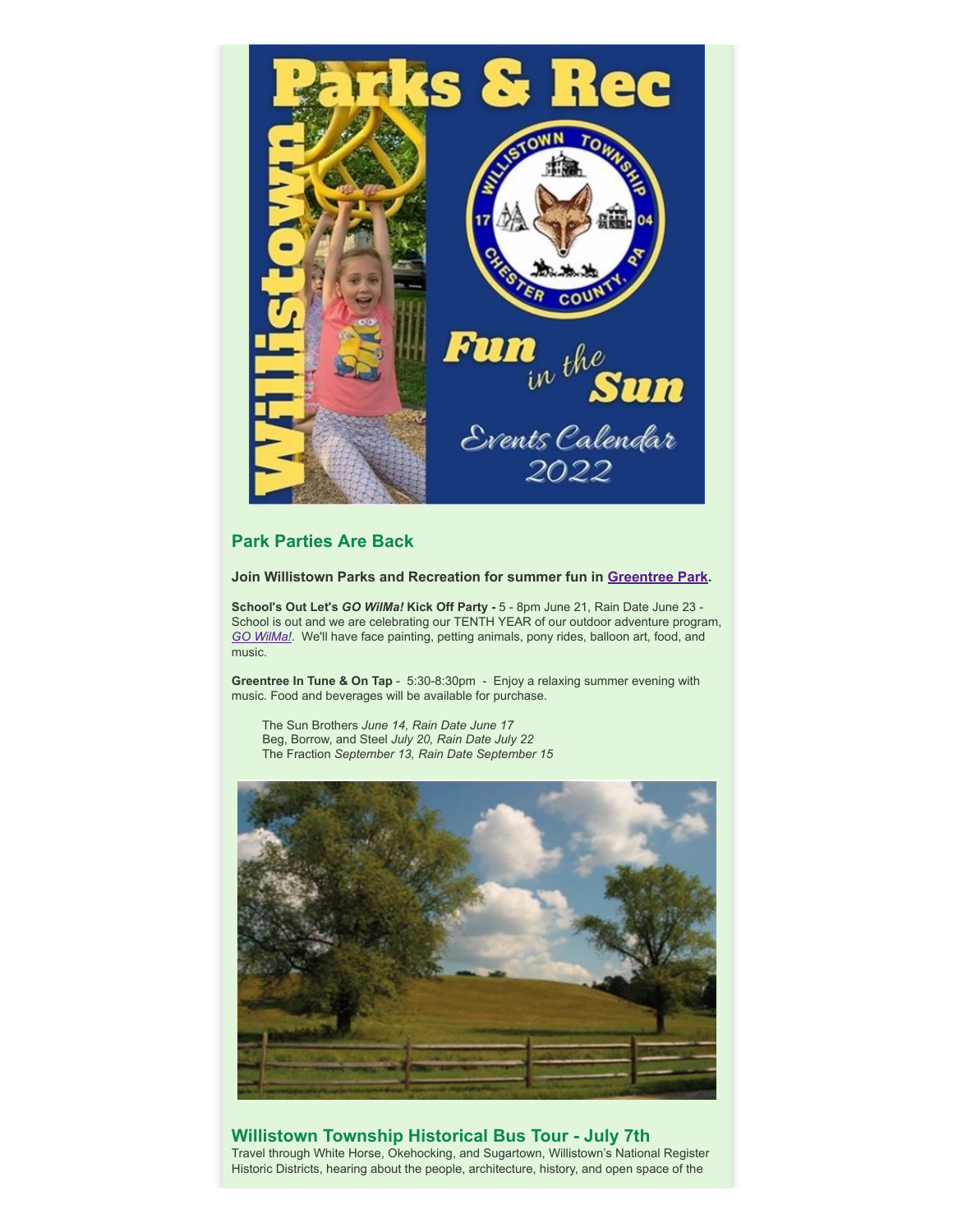beautiful countryside that Willistown is known for. Bus tour tickets on sale in June. More details to come!



# **'Tis the Season for Spotted Lanternfly Nymphs**

Keep an eye out for egg masses and the small adolescent nymphs before they grow their wings. SLF will lay their eggs on trees, outdoor furniture, fences, buildings, and even vehicles, which makes containing this pest difficult.

SLF attacks many plants, including important crops like apples, grapes, hops, and many species of trees that dominate our forests, like maples.

If you find an egg mass, crush the eggs with a scraper or some other implement. Kill eggs and nymphs by putting them into bags with alcohol/hand sanitizer or by smashing or burning them.

Visit the [Penn State Extension](https://extension.psu.edu/spotted-lanternfly) website for more information and to report them.



## **Willistown Summer Fun Camps - A Few Spaces Left**

Willistown Township summer fun camps will be returning for grades K - 5 to Sugartown Elementary School for 8 fun-filled weeks, June 20- August 12, 2022. Residents and non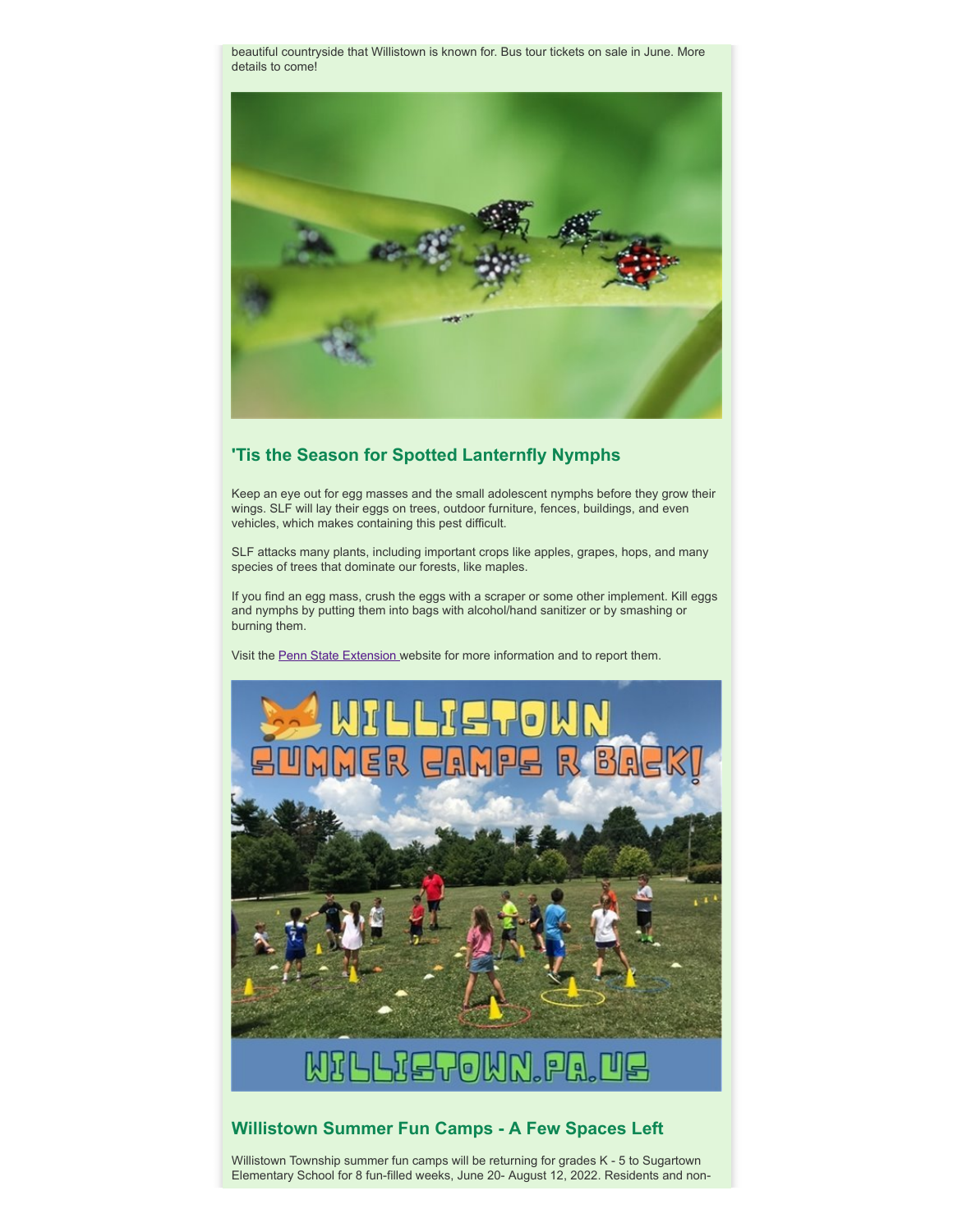residents can register for individual weeks or all 8 weeks. We offer full and half-day options, plus before and after care is available. Themes change every week. For more information visit our [Summer Camp](https://www.willistown.pa.us/264/Camps) page.



#### **Calling All Youth Soccer Fans**

Willistown Parks and Recreation is pleased to partner with the Philadelphia Union's youth soccer program - June 13 – 16<sup>th</sup> from 9 am to 12 pm at Rita Reves Parks.

This unique camp program is designed to enhance individual skill levels, possess a fun element, and allow players from different soccer organizations to come together to play the beautiful game. For boys and girls ages 6 - 14. Every participant is given the opportunity to attend a Union game for free to watch their heroes play and enjoy the atmosphere and passion of the Philadelphia Union Soccer fans.

Location: Rita Reves Park, 1040 Garrett Mill Road, Newtown Square, PA 19073. [Fee: \\$179 Resident/\\$199 Non-Resident.](https://philadelphiaunionyouth.sportngin.com/register/form/451121521#_ga=2.212143575.2140516588.1652724901-1328221176.1652724900) *Willistown residents: please [contact Mary](mailto:mhundt@willistown.pa.us?subject=Union%20Soccer%20Camp%20Discount%20Code%20Please), our Parks & Recreation Director, for a discount code before registering.*

#### **Community News**

#### **Paoli Library News**

Check the [Event Calendar](https://www.tredyffrinlibraries.org/virtual-calendar/) for a wide array of children's programs. Families can still attend storytimes either outdoors in Greentree Park or virtually as they [Zoom into Storytime](https://ccls.libcal.com/event/9130915) or both.

Paoli Library is open Monday–Saturday for in-person browsing and holds pickup. We have reopened our seating areas for library users to work, read, and relax. Check our website, [tredyffrinlibraries.org,](https://www.tredyffrinlibraries.org/hours-directions/) for up-to-date hours and services.

#### **Malvern Public Library**

It's time for our annual Spring Book Sale! Join us on May 20th & 21st, starting at 10am. We'll be out on the lawn with children, teen, adult and AV materials. Hard Cover: \$2 Soft Cover: \$1 Children's Books: \$1 AV: \$2

#### **Willistown Conservation Trust**

We are kicking off the season of Community Supper Series on May 20 with a new partner PapermillFoods. Bring your blankets and chairs and experience Papermill's original sandwich — the Spurrito — while enjoying the sunset over Rushton Farm. Register and view the full menu at [wctrust.org/calendar](http://wctrust.org/calendar?fbclid=IwAR3ADC8ZhDn-Kg6ldxYuIYIYk-ENyAZnhrxbMeai5YV_SS2m_ET7EyqGZNY)

Barns & BBQ - June 4. Two options this year - The Willistown Morning Barn Tour and Barns & BBQ. Both options feature a tour book, access to barns and farms on tour, and deep history of all tour stops. Barns & BBQ attendees will end the evening with a cocktail hour, roving barbecue-style meal, and live music overlooking preserved land at a secret barn location. Head to our website to get your tickets today ([wctrust.org/barns-bbq\)](https://l.facebook.com/l.php?u=http%3A%2F%2Fwctrust.org%2Fbarns-bbq%3Ffbclid%3DIwAR06Jr3kNuf3a3a3ufJyfxM6gANFsq3lWBrkWr_v9ZGv86TS5ynmSlve4TY&h=AT39XtD83e6tK83zdLIfdMdVu11sG67EF_mdOqjCQgKfOsPlzvyUQ-skeiYOHfeGqzZ9OR1NsVMIolwHfmp7zaHUAT_7x2raABcgZpJBccOWsJiQczCkv2ZF6QqAFWHk7Q&__tn__=-UK-R&c%5b0%5d=AT20vvfgUCJRRxDHTww3QdF8NvexLfpZCwHe55eOFcJTnVoJp06eOKVJRhMY1NyyvFqo7eeSJz6HiCLIqhNp2KO8fzL8ldC3EZzyqYkPEe46co-QTCoRk0L5_EkPV8DotraSo3Ip9EI_uYwH0Nu2S1FMeohf-BoF0a2RR0f643aadw).

**Historic Sugartown**